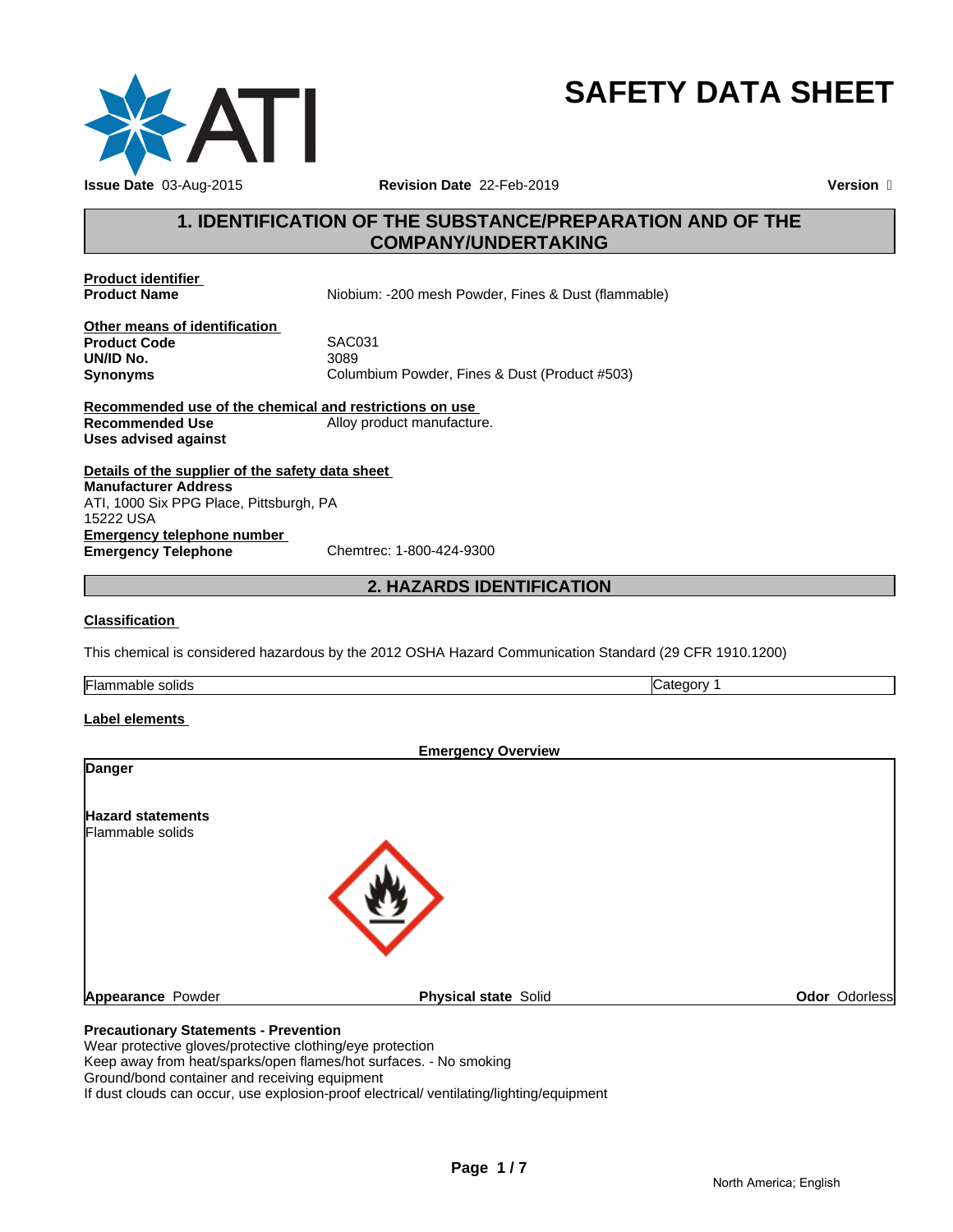### **Precautionary Statements - Response**

In case of fire: Use salt (NaCl) or class D dry powder for extinction

**Hazards not otherwise classified (HNOC)**  Not applicable **Other Information**  .

### **3. COMPOSITION/INFORMATION ON INGREDIENTS**

**Synonyms** Columbium Powder, Fines & Dust, (Product #503).

| <b>Chemical Name</b>      | <b>CAS No.</b> | Weiaht-% |
|---------------------------|----------------|----------|
| .<br>`olumbium<br>Niobium | 7440-03-       | -99      |
|                           |                |          |

|                           | <b>4. FIRST AID MEASURES</b>                                                                                                                           |
|---------------------------|--------------------------------------------------------------------------------------------------------------------------------------------------------|
| <b>First aid measures</b> |                                                                                                                                                        |
| Eye contact               | In the case of particles coming in contact with eyes during processing, treat as with any<br>foreign object.                                           |
| <b>Skin Contact</b>       | None under normal use conditions.                                                                                                                      |
| <b>Inhalation</b>         | If excessive amounts of smoke, fume, or particulate are inhaled during processing, remove<br>to fresh air and consult a qualified health professional. |
| Ingestion                 | IF SWALLOWED: Call a POISON CENTER or doctor/physician if you feel unwell.                                                                             |
|                           | Most important symptoms and effects, both acute and delayed                                                                                            |
| <b>Symptoms</b>           | None anticipated.                                                                                                                                      |
|                           | Indication of any immediate medical attention and special treatment needed                                                                             |
| Note to physicians        | Treat symptomatically.                                                                                                                                 |
|                           | <b>5. FIRE-FIGHTING MEASURES</b>                                                                                                                       |

**Suitable extinguishing media**

Isolate large fires and allow to burn out. Smother small fires with salt (NaCl) or class D dry powder fire extinguisher.

**Unsuitable extinguishing media** Do not spray water on burning metal as an explosion may occur. This explosive characteristic is caused by the hydrogen and steam generated by the reaction of water with the burning material.

### **Specific hazards arising from the chemical**

Intense heat. Very fine, high surface area material resulting from grinding, buffing, polishing, or similar processes of this product may ignite spontaneously at room temperature. WARNING: Fine particles resulting from grinding, buffing, polishing, or similar processes of this product may form combustible dust-air mixtures. Keep particles away from all ignition sources including heat, sparks, and flame. Prevent dust accumulations to minimize combustible dust hazard.

**Hazardous combustion products**Not applicable.

**Explosion data Sensitivity to Mechanical Impact** None.

**Sensitivity to Static Discharge** May be ignited by heat, sparks or flames.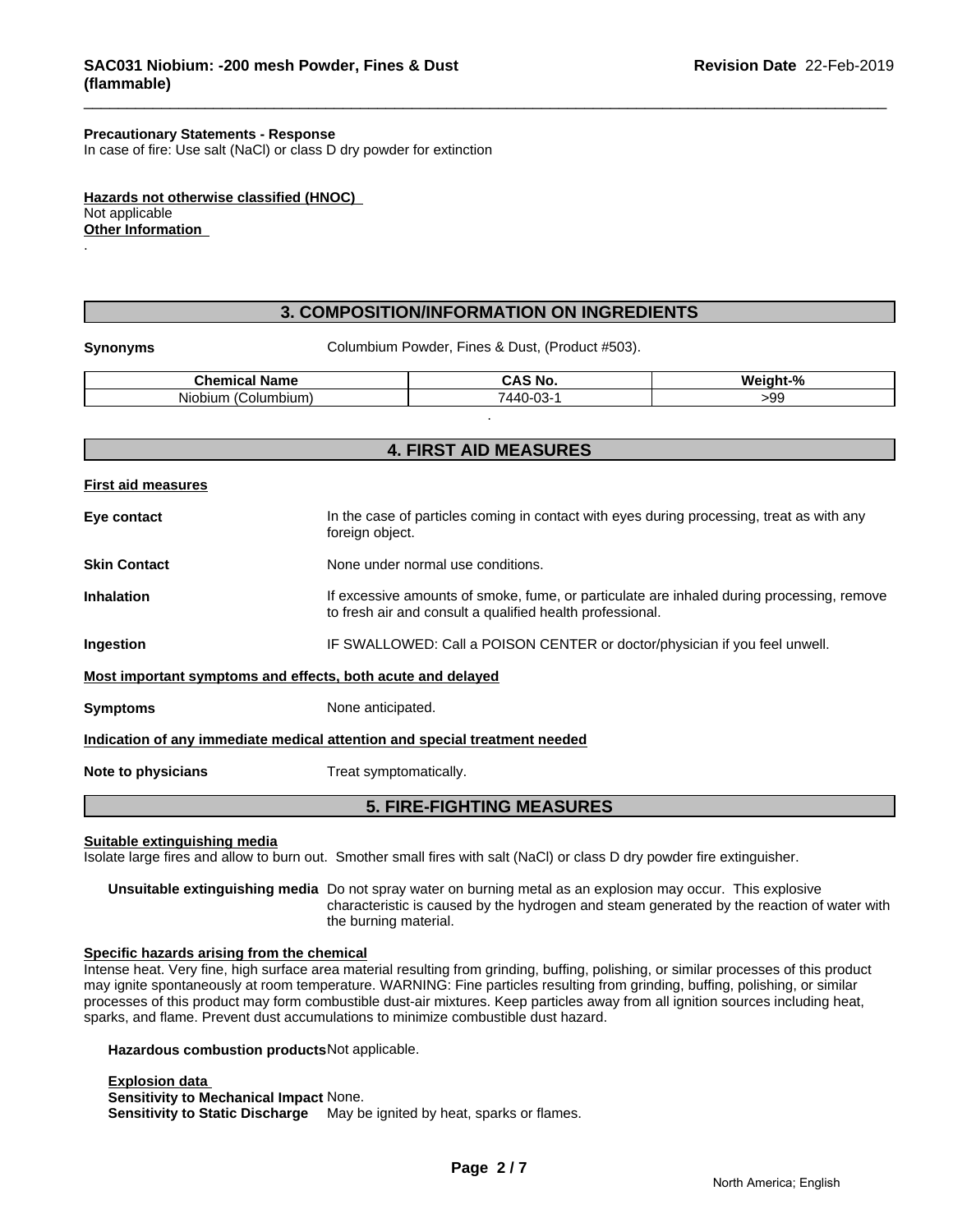### **Protective equipment and precautions for firefighters**

Firefighters should wear self-contained breathing apparatus and full firefighting turnout gear.

|                                                              | <b>6. ACCIDENTAL RELEASE MEASURES</b>                                                                                                                                                                                                                                                                                                                                                                                                                                                |  |  |  |
|--------------------------------------------------------------|--------------------------------------------------------------------------------------------------------------------------------------------------------------------------------------------------------------------------------------------------------------------------------------------------------------------------------------------------------------------------------------------------------------------------------------------------------------------------------------|--|--|--|
|                                                              | Personal precautions, protective equipment and emergency procedures                                                                                                                                                                                                                                                                                                                                                                                                                  |  |  |  |
| <b>Personal precautions</b>                                  | Use personal protective equipment as required.                                                                                                                                                                                                                                                                                                                                                                                                                                       |  |  |  |
| For emergency responders                                     | Use personal protective equipment as required. Follow Emergency Response Guidebook,<br>Guide No. 170.                                                                                                                                                                                                                                                                                                                                                                                |  |  |  |
| <b>Environmental precautions</b>                             |                                                                                                                                                                                                                                                                                                                                                                                                                                                                                      |  |  |  |
| <b>Environmental precautions</b>                             | Collect spillage to prevent release to the environment.                                                                                                                                                                                                                                                                                                                                                                                                                              |  |  |  |
| Methods and material for containment and cleaning up         |                                                                                                                                                                                                                                                                                                                                                                                                                                                                                      |  |  |  |
| <b>Methods for containment</b>                               | Prevent further leakage or spillage if safe to do so.                                                                                                                                                                                                                                                                                                                                                                                                                                |  |  |  |
| Methods for cleaning up                                      | Sweep or shovel material into dry containers using non-sparking tools. Avoid creating<br>uncontrolled dust.                                                                                                                                                                                                                                                                                                                                                                          |  |  |  |
|                                                              | 7. HANDLING AND STORAGE                                                                                                                                                                                                                                                                                                                                                                                                                                                              |  |  |  |
| <b>Precautions for safe handling</b>                         |                                                                                                                                                                                                                                                                                                                                                                                                                                                                                      |  |  |  |
| Advice on safe handling                                      | Very fine, high surface area material resulting from grinding, buffing, polishing, or similar<br>processes of this product may ignite spontaneously at room temperature. WARNING: Fine<br>particles resulting from grinding, buffing, polishing, or similar processes of this product may<br>form combustible dust-air mixtures. Keep particles away from all ignition sources including<br>heat, sparks, and flame. Prevent dust accumulations to minimize combustible dust hazard. |  |  |  |
| Conditions for safe storage, including any incompatibilities |                                                                                                                                                                                                                                                                                                                                                                                                                                                                                      |  |  |  |
| <b>Storage Conditions</b>                                    | Keep away from heat, sparks, flame and other sources of ignition (i.e., pilot lights, electric<br>motors and static electricity). For long-term storage, keep sealed in argon-filled steel drums.                                                                                                                                                                                                                                                                                    |  |  |  |
| Incompatible materials                                       | Dissolves in hydrofluoric acid.                                                                                                                                                                                                                                                                                                                                                                                                                                                      |  |  |  |

### **8. EXPOSURE CONTROLS/PERSONAL PROTECTION**

### **Control parameters**

| .<br><b>Chemical Name</b>                | <b>ACGIH TLV</b> | <b>OSHA PEL</b> |
|------------------------------------------|------------------|-----------------|
| <b>Niobium</b><br>. .<br>Columbium)<br>. |                  |                 |
| 7440-03-                                 |                  |                 |

### **Appropriate engineering controls**

**Engineering Controls Avoid generation of uncontrolled particles. Individual protection measures, such as personal protective equipment**

| Eye/face protection | When airborne particles may be present, appropriate eye protection is recommended. For<br>example, tight-fitting goggles, foam-lined safety glasses or other protective equipment that<br>shield the eyes from particles. |
|---------------------|---------------------------------------------------------------------------------------------------------------------------------------------------------------------------------------------------------------------------|
|                     |                                                                                                                                                                                                                           |

**Skin and body protection** Fire/flame resistant/retardant clothing may be appropriate during hot work with the product.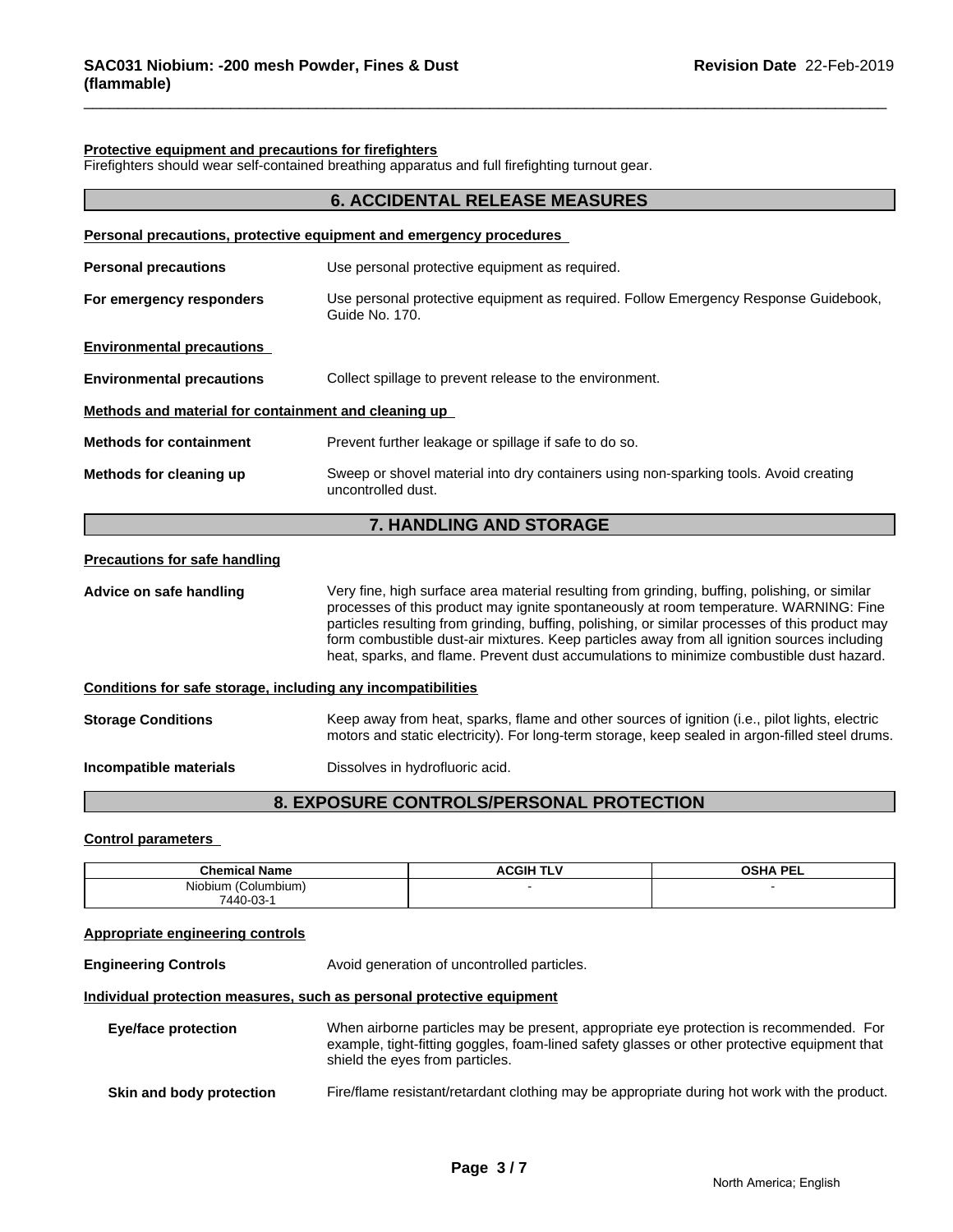| <b>Respiratory protection</b>         | When particulates/fumes/gases are generated and if exposure limits are exceeded or<br>irritation is experienced, proper approved respiratory protection should be worn.<br>Positive-pressure supplied air respirators may be required for high airborne contaminant<br>concentrations. Respiratory protection must be provided in accordance with current local<br>regulations. |
|---------------------------------------|---------------------------------------------------------------------------------------------------------------------------------------------------------------------------------------------------------------------------------------------------------------------------------------------------------------------------------------------------------------------------------|
| <b>General Hygiene Considerations</b> | Handle in accordance with good industrial hygiene and safety practice.                                                                                                                                                                                                                                                                                                          |

## **9. PHYSICAL AND CHEMICAL PROPERTIES**

### **Information on basic physical and chemical properties**

| <b>Physical state</b>            | Solid                   |                       |                |
|----------------------------------|-------------------------|-----------------------|----------------|
| Appearance                       | Powder                  | Odor                  | Odorless       |
| Color                            | metallic gray or silver | <b>Odor threshold</b> | Not applicable |
|                                  |                         |                       |                |
| <b>Property</b>                  | <b>Values</b>           | Remarks • Method      |                |
| рH                               |                         | Not applicable        |                |
| Melting point/freezing point     | 2470 °C / 4480 °F       |                       |                |
| Boiling point / boiling range    |                         |                       |                |
| <b>Flash point</b>               |                         |                       |                |
| <b>Evaporation rate</b>          |                         | Not applicable        |                |
| Flammability (solid, gas)        |                         | Flammable             |                |
| <b>Flammability Limit in Air</b> |                         |                       |                |
| <b>Upper flammability limit:</b> |                         |                       |                |
| Lower flammability limit:        |                         |                       |                |
| Vapor pressure                   |                         | Not applicable        |                |
| Vapor density                    |                         | Not applicable        |                |
| <b>Specific Gravity</b>          | 8.57                    |                       |                |
| <b>Water solubility</b>          | Insoluble               |                       |                |
| Solubility in other solvents     |                         |                       |                |
| <b>Partition coefficient</b>     |                         | Not applicable        |                |
| <b>Autoignition temperature</b>  |                         | Not applicable        |                |
| <b>Decomposition temperature</b> |                         | Not applicable        |                |
| <b>Kinematic viscosity</b>       |                         | Not applicable        |                |
| <b>Dynamic viscosity</b>         |                         | Not applicable        |                |
| <b>Explosive properties</b>      | Not applicable          |                       |                |
| <b>Oxidizing properties</b>      | Not applicable          |                       |                |
| <b>Other Information</b>         |                         |                       |                |
|                                  |                         |                       |                |
| <b>Softening point</b>           |                         |                       |                |
| <b>Molecular weight</b>          |                         |                       |                |
| <b>VOC Content (%)</b>           | Not applicable          |                       |                |
| <b>Density</b>                   |                         |                       |                |
| <b>Bulk density</b>              | 260 lb/ft3              |                       |                |
|                                  |                         |                       |                |
|                                  |                         |                       |                |

## **10. STABILITY AND REACTIVITY**

## **Reactivity**

Not applicable

## **Chemical stability**

Stable under normal conditions.

### **Possibility of Hazardous Reactions**

None under normal processing.

**Hazardous polymerization** Hazardous polymerization does not occur.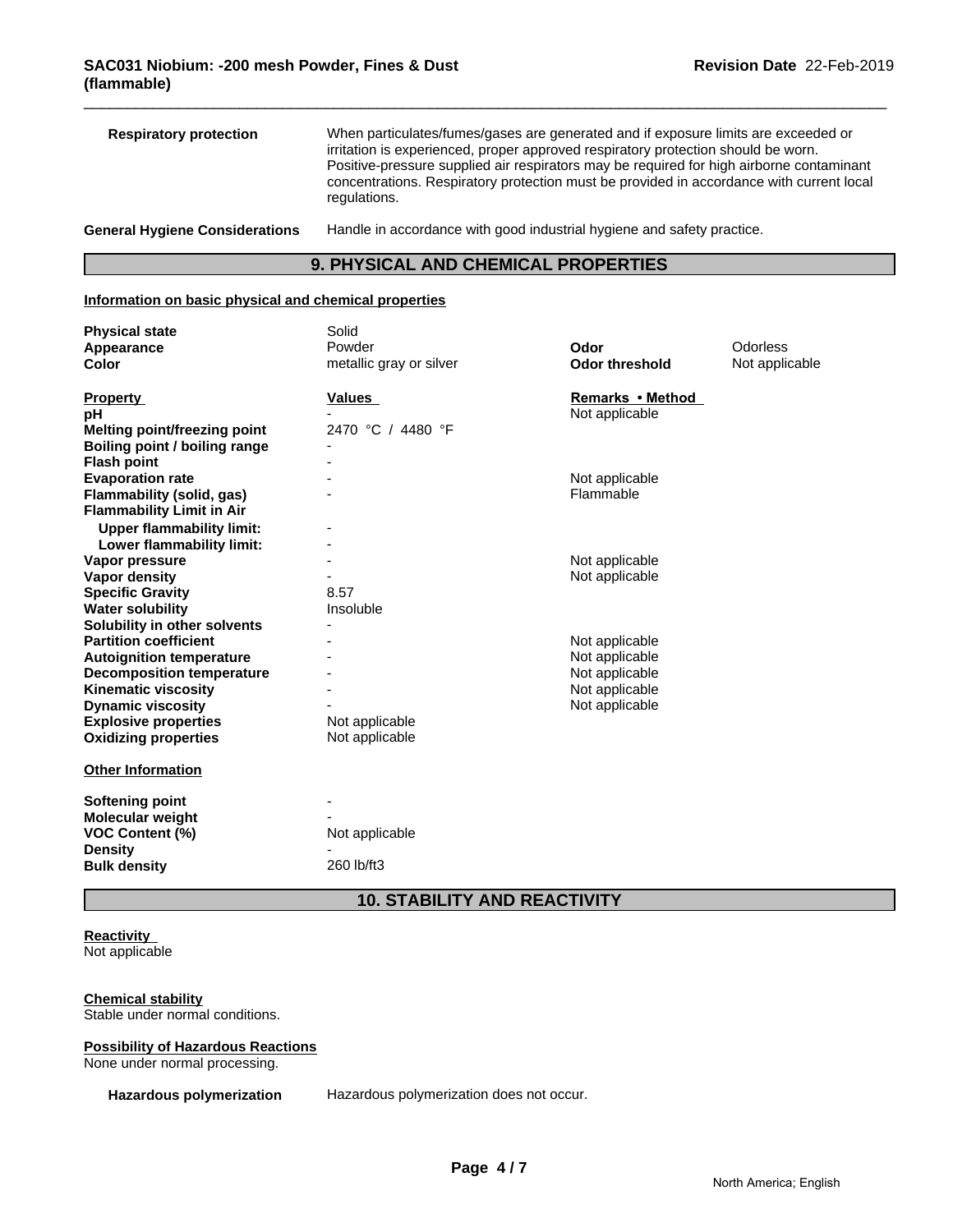### **Conditions to avoid**

Dust formation and dust accumulation.

### **Incompatible materials**

Dissolves in hydrofluoric acid.

### **Hazardous Decomposition Products**

Not applicable.

### **11. TOXICOLOGICAL INFORMATION**

### **Information on likely routes of exposure**

### **Product Information**

| Inhalation          | Product not classified. |
|---------------------|-------------------------|
| Eye contact         | Product not classified. |
| <b>Skin Contact</b> | Product not classified. |
| Ingestion           | Product not classified. |

| <b>Chemical Name</b> | Oral LD50       | <b>Dermal LD50</b>    | <b>Inhalation LC50</b> |
|----------------------|-----------------|-----------------------|------------------------|
| Niobium (Columbium)  | 10,000 mg/kg bw | $\cdot$ 2000 mg/kg bw |                        |
| 7440-03-1            |                 |                       |                        |

### **Information on toxicological effects**

**Symptoms** None known.

### **Delayed and immediate effects as well as chronic effects from short and long-term exposure**

| <b>Acute toxicity</b>             | Product not classified. |
|-----------------------------------|-------------------------|
| <b>Skin corrosion/irritation</b>  | Product not classified. |
| Serious eye damage/eye irritation | Product not classified. |
| Sensitization                     | Product not classified. |
| Germ cell mutagenicity            | Product not classified. |
| Carcinogenicity                   | Product not classified. |
| <b>Reproductive toxicity</b>      | Product not classified. |
| <b>STOT - single exposure</b>     | Product not classified. |
| <b>STOT - repeated exposure</b>   | Product not classified. |
| <b>Aspiration hazard</b>          | Product not classified. |

## **12. ECOLOGICAL INFORMATION**

### **Ecotoxicity**

This product as shipped is not classified for aquatic toxicity.

| <b>Chemical Name</b>             | Algae/aquatic plants | Fish | Toxicitv to<br>microorganisms | Crustacea |
|----------------------------------|----------------------|------|-------------------------------|-----------|
| Niobium (Columbium)<br>7440-03-1 |                      |      |                               |           |

### **Persistence and degradability**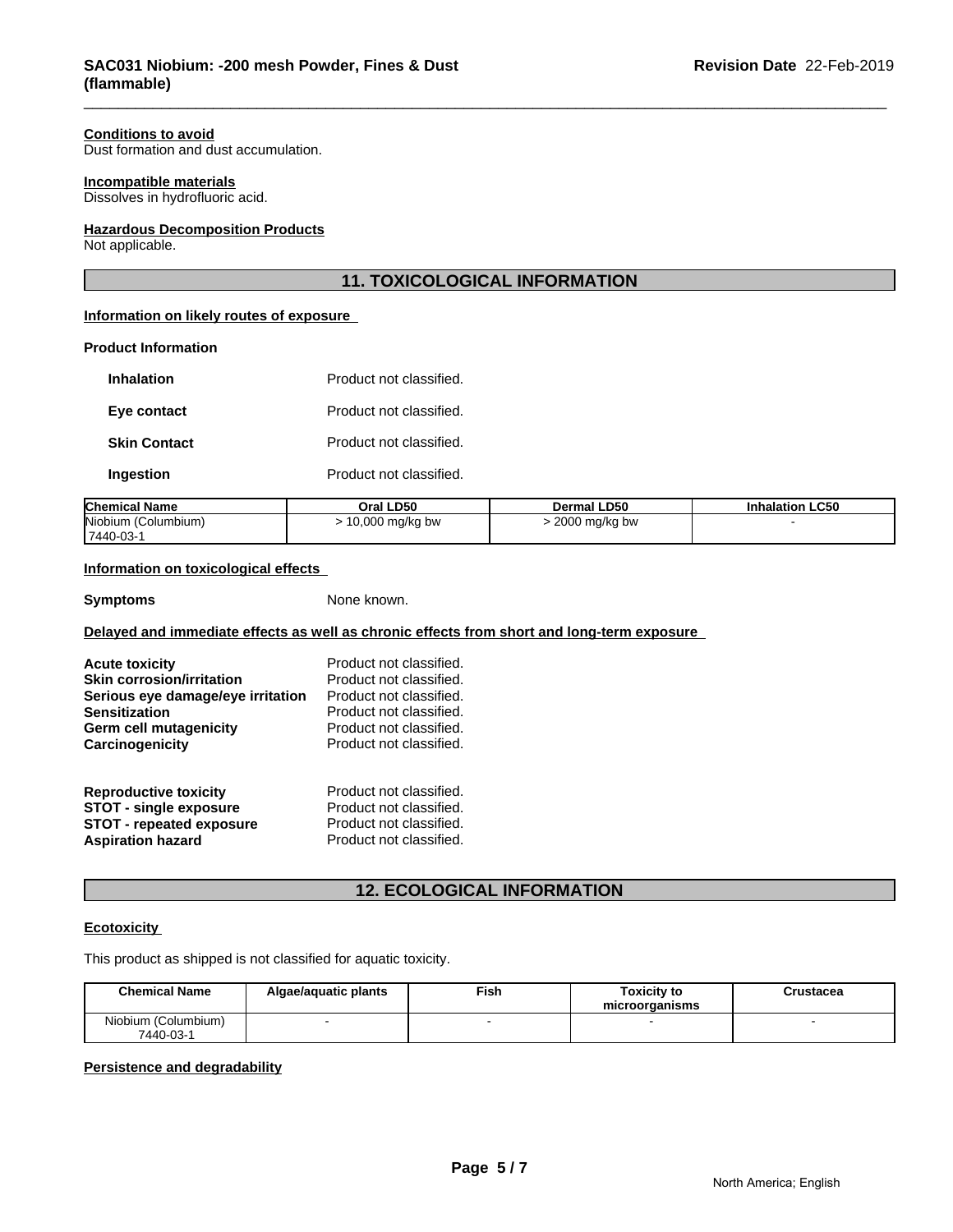### **Bioaccumulation**

### **Other adverse effects**

# **13. DISPOSAL CONSIDERATIONS Waste treatment methods Disposal of wastes** Disposal should be in accordance with applicable regional, national and local laws and regulations. **Contaminated packaging The Disposal should be in accordance with applicable regional, national and local laws and** regulations.

## **14. TRANSPORT INFORMATION**

**DOT**<br> **DOT**<br> **DOMID No.**<br> **Regulated**<br> **Regulated UN/ID No. Proper shipping name** Metal powder, flammable, n.o.s. (Niobium) Hazard Class 4.1 **Packing Group** II **Special Provisions** IB8, IP2, IP4, T3, TP33 **Emergency Response Guide Number** 170

### **15. REGULATORY INFORMATION**

| <b>International Inventories</b> |                   |
|----------------------------------|-------------------|
| <b>TSCA</b>                      | Complies          |
| <b>DSL/NDSL</b>                  | Complies          |
| <b>EINECS/ELINCS</b>             | Complies          |
| <b>ENCS</b>                      | Complies          |
| <b>IECSC</b>                     | Complies          |
| <b>KECL</b>                      | Complies          |
| <b>PICCS</b>                     | <b>Not Listed</b> |
| <b>AICS</b>                      | Complies          |

### **Legend:**

 **TSCA** - United States Toxic Substances Control Act Section 8(b) Inventory

 **DSL/NDSL** - Canadian Domestic Substances List/Non-Domestic Substances List

 **EINECS/ELINCS** - European Inventory of Existing Chemical Substances/European List of Notified Chemical Substances

 **ENCS** - Japan Existing and New Chemical Substances

 **IECSC** - China Inventory of Existing Chemical Substances

 **KECL** - Korean Existing and Evaluated Chemical Substances

 **PICCS** - Philippines Inventory of Chemicals and Chemical Substances

 **AICS** - Australian Inventory of Chemical Substances

### **US Federal Regulations**

### **SARA 313**

Section 313 of Title III of the Superfund Amendments and Reauthorization Act of 1986 (SARA). This product does not contain any chemicals which are subject to the reporting requirements of the Act and Title 40 of the Code of Federal Regulations, Part 372